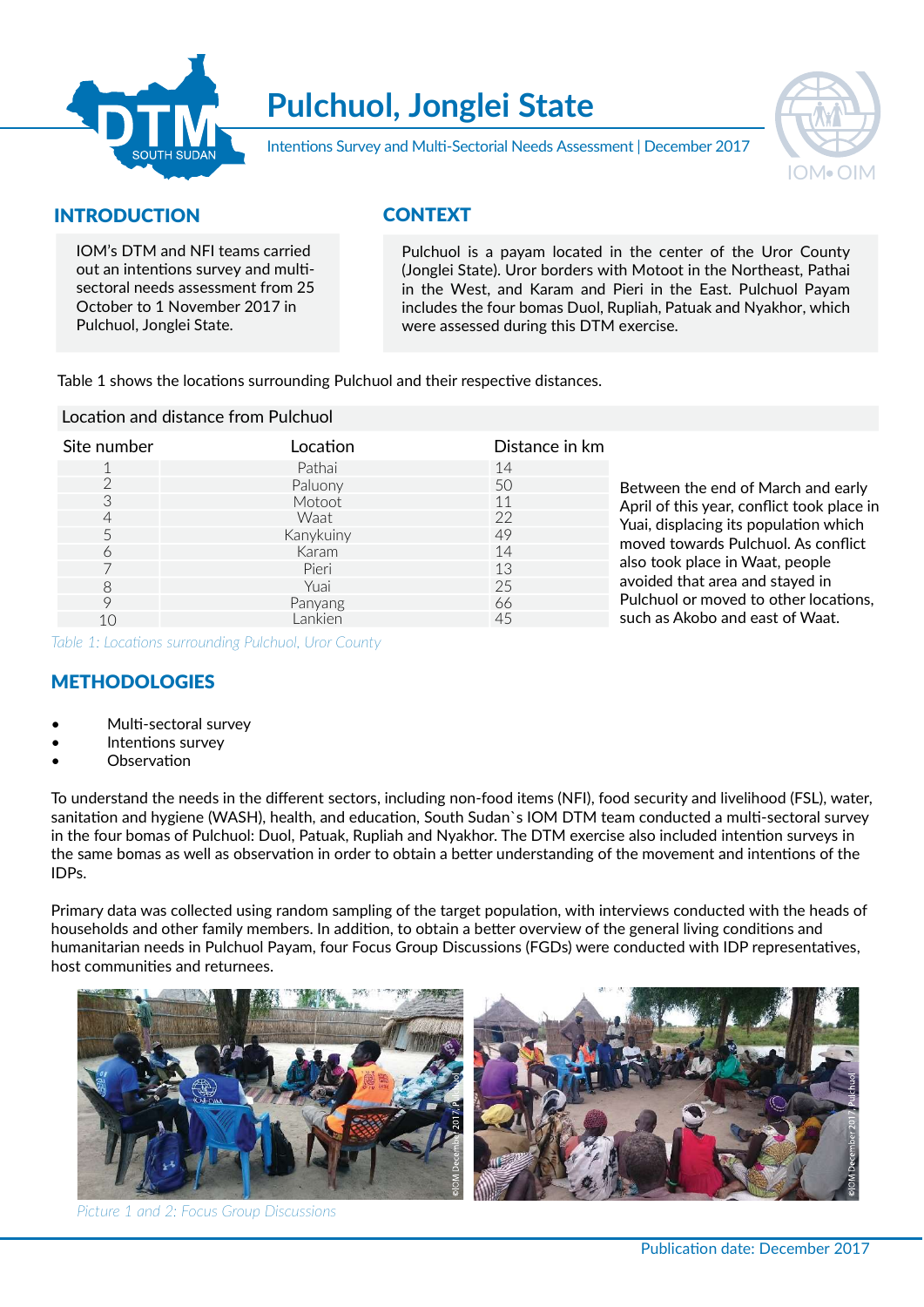## GENERAL FINDINGS: PULCHUOL PAYAM

| <b>Boma</b> | Host Community (RRA) |                    |                   | IDPs (RRA/ Nile Hope) |             | <b>Vulnerable Host Community</b><br>(RRA/ Nile Hope) |  |
|-------------|----------------------|--------------------|-------------------|-----------------------|-------------|------------------------------------------------------|--|
|             | <b>HOUSEHOLDS</b>    | <b>INDIVIDUALS</b> | <b>HOUSEHOLDS</b> | <b>INDIVIDUALS</b>    | <b>MALE</b> | <b>FEMALE</b>                                        |  |
| Duol        | 901                  | 5,141              | 185               | 855                   | 73.         |                                                      |  |
| Patuak      | 796                  | 4,258              | 173               | 744                   | 57          | 38                                                   |  |
| Rupliah     | 703                  | 4.065              | 145               | 717                   | 54          | 50                                                   |  |
| Nyakhor     | 679                  | 3,451              | 141               | 676                   | 60          | 50                                                   |  |
| Total       | 3,079                | 16,915             | 644               | 2,992                 | 244         | 215                                                  |  |

#### Population and Composition

644 households comprising 2,992 individuals have been displaced in Pulchuol. In addition, 459 vulnerable individuals were identified in the host communities of the four bomas of Pulchuol, increasing the total number of vulnerable people to 1,103 households and 3,451 individuals

## INTENTIONS SURVEY

#### 1. Population Profile

IOM DTM surveyed 108 households comprising 942 individuals in the four bomas of Pulchuol. Of these, 48 per cent were male and 52 per cent were female. Most of the interviewed heads of household were women (99 individuals or 92%).

The IDPs in Pulchuol are mostly integrated into their host communities. In many cases, individuals have relatives that are part of the host community and some families within those receiving communities are originally from Pulchuol.



Picture 3: IDP family in Pulchuol

The demographic profile of relatives of the IDPs living outside the assessed area differed slightly from the IDPs assessed. While females between 18 and 59 years made up the largest share of the evaluated IDPs (23%), males in the same age bracket constituted the largest share of the relatives that lived off-site (30%). Children under 4 years old and individuals over 60 years old consঞtuted a larger percent in the assessed population (figure 1), where they represented more than a tenth of the population.

Of the 209 individuals that were mentioned as off-site relatives, more than half (52%) said they intend to come to Pulchuol (figure 2).





Figure 2: Do off-site relatives intend to join the household in Pulchuol?

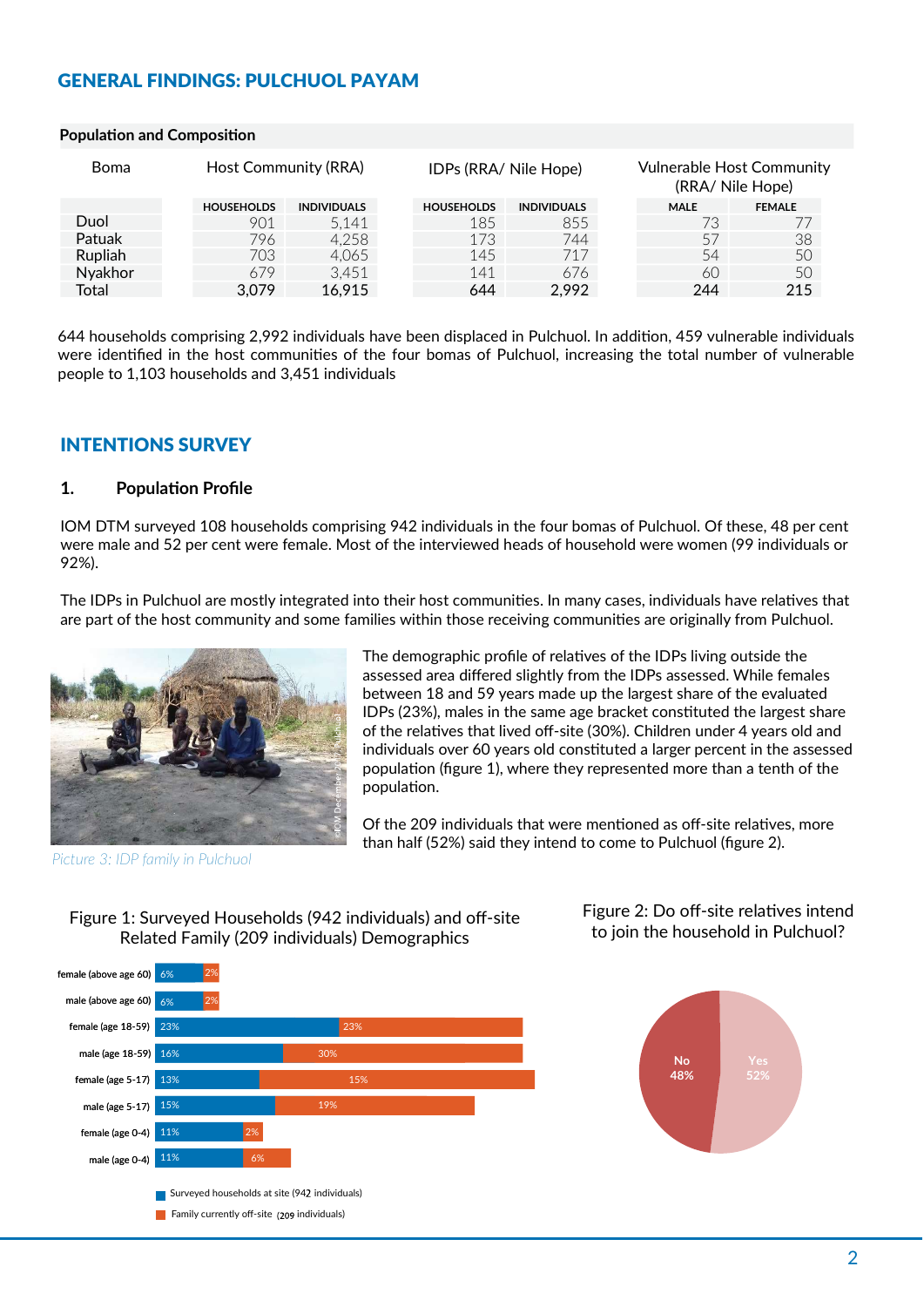## 2. Origin and Displacement

Most IDPs have been displaced twice as they had previously settled in Yuai in Uror County after leaving places like Juba and Malakal. After being displaced again from Yuai, IDPs settled in Pulchuol Payam. Thus, most assessed individuals came from Uror county and had been displaced before (Figures 4 and 5). Most IDPs speak Nuer and arrived in the evaluated sites in April 2017.



Figure 4: What is your place of origin?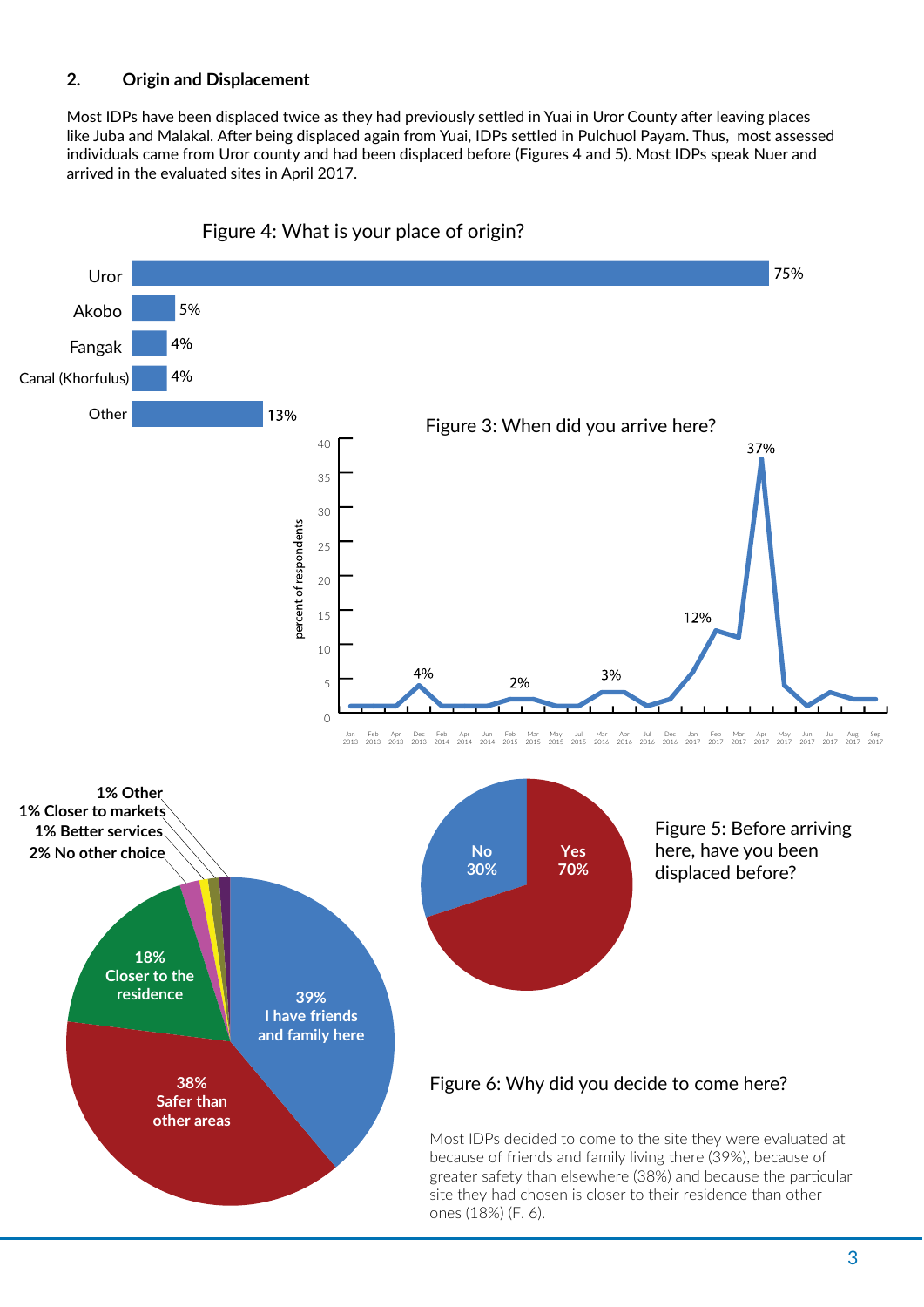## 3. Reasons for Displacement

The main cause of displacement was armed conflict between the Sudan People's Liberation Movement and the Sudan People's Liberation Movement-in-Opposition. There were a few cases of displacement caused by hunger since IDPs were unable to cultivate during the rainy season.

### 4. Intentions

Most IDPs lost their belongings during their displacement. Three quarters of the 108 assessed households intended to stay in Pulchuol, mainly because of the access to security as well as the lack of options to go elsewhere (F. 9). Fourteen per cent of households were undecided and 11 per cent (12 households) intend to leave, mainly to reunite with family members in the intended location, as stated by 11 households.

Out of the 15 undecided households, ten (67%) said they required more information about the security situation in either their current or intended location in order to make a decision.

The IDPs further stated that they do not intend to return unless there is peace in the area of pre-displacement.



## Figure 7: Do you intend to stay here?

The IDPs were welcomed warmly by the host community, which offered them shelter. As mentioned above, some IDPs have relatives within the host community. The IDPs and the host community do also speak the same language.

#### Unsure about security situation in current or intended location Unsure about services in current or intended location Lack of information about situation in intended destination 67% 20% 13%

47 per cent (or seven) of the households that were interviewed and undecided, stated that word of mouth was their main source of information, followed by radio (3 households, or 20%).

## Figure 9: What is your main reason for choosing to stay here?



# Figure 8: Why are you uncertain?